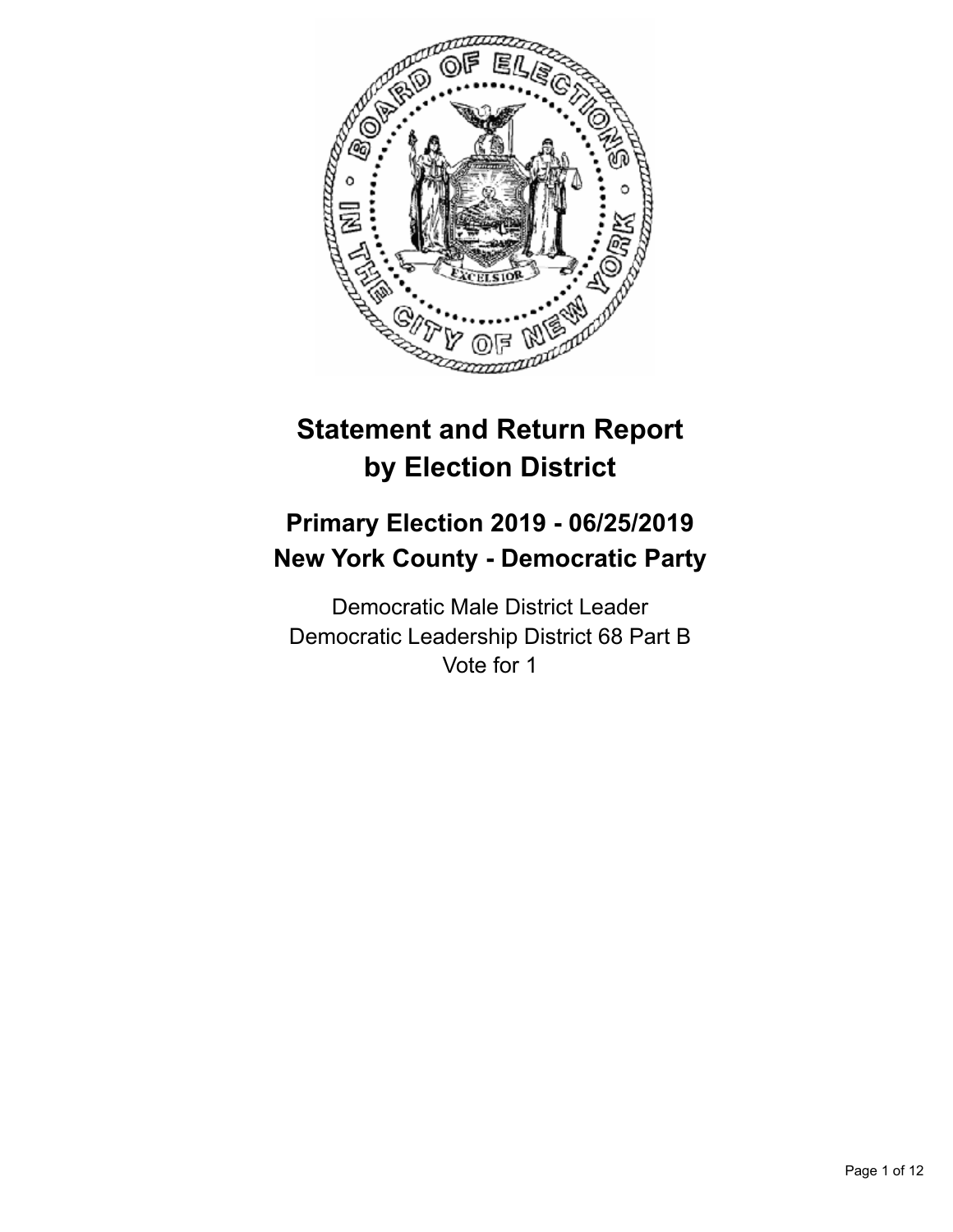

| PUBLIC COUNTER                                           | 5 |
|----------------------------------------------------------|---|
| MANUALLY COUNTED EMERGENCY                               | 0 |
| ABSENTEE / MILITARY                                      |   |
| AFFIDAVIT                                                | 0 |
| <b>Total Ballots</b>                                     | 6 |
| Less - Inapplicable Federal/Special Presidential Ballots | 0 |
| <b>Total Applicable Ballots</b>                          | 6 |
| <b>MANUEL ONATIVIA</b>                                   | 2 |
| <b>HARRY RODRIGUEZ</b>                                   | 4 |
| <b>Total Votes</b>                                       | 6 |

#### **016/68**

| PUBLIC COUNTER                                           | 27       |
|----------------------------------------------------------|----------|
| <b>MANUALLY COUNTED EMERGENCY</b>                        | 0        |
| ABSENTEE / MILITARY                                      | 0        |
| <b>AFFIDAVIT</b>                                         | 0        |
| <b>Total Ballots</b>                                     | 27       |
| Less - Inapplicable Federal/Special Presidential Ballots | $\Omega$ |
| <b>Total Applicable Ballots</b>                          | 27       |
| <b>MANUEL ONATIVIA</b>                                   | 14       |
| <b>HARRY RODRIGUEZ</b>                                   | 10       |
| <b>Total Votes</b>                                       | 24       |
| Unrecorded                                               | 3        |
|                                                          |          |

| PUBLIC COUNTER                                           | 42 |
|----------------------------------------------------------|----|
| <b>MANUALLY COUNTED EMERGENCY</b>                        | 0  |
| ABSENTEE / MILITARY                                      |    |
| AFFIDAVIT                                                |    |
| <b>Total Ballots</b>                                     | 44 |
| Less - Inapplicable Federal/Special Presidential Ballots | 0  |
| <b>Total Applicable Ballots</b>                          | 44 |
| <b>MANUEL ONATIVIA</b>                                   | 13 |
|                                                          |    |
| <b>HARRY RODRIGUEZ</b>                                   | 25 |
| UNATTRIBUTABLE WRITE-IN (WRITE-IN)                       |    |
| <b>Total Votes</b>                                       | 39 |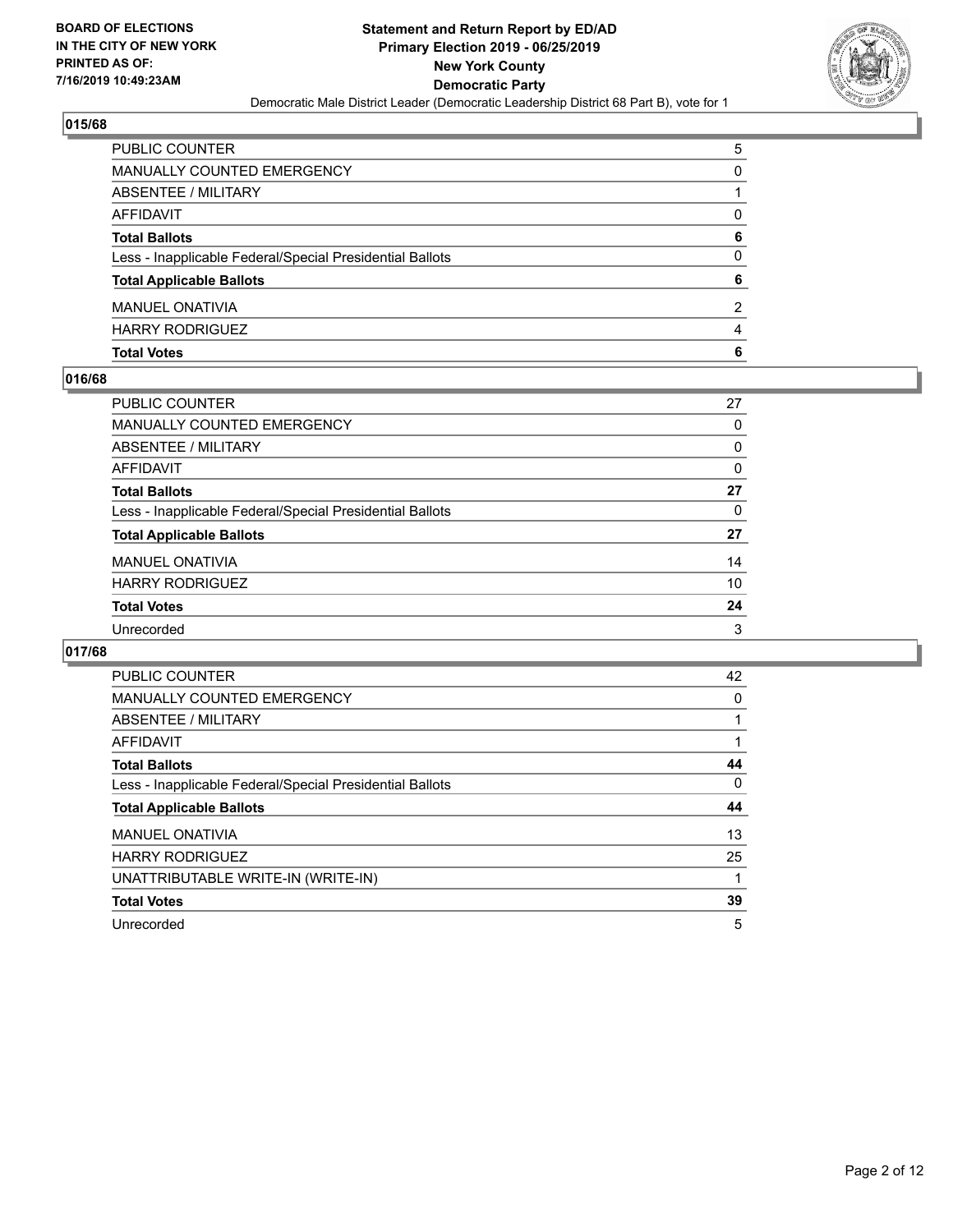

| <b>PUBLIC COUNTER</b>                                    | 25             |
|----------------------------------------------------------|----------------|
| MANUALLY COUNTED EMERGENCY                               | 0              |
| ABSENTEE / MILITARY                                      |                |
| AFFIDAVIT                                                | 0              |
| <b>Total Ballots</b>                                     | 26             |
| Less - Inapplicable Federal/Special Presidential Ballots | 0              |
| <b>Total Applicable Ballots</b>                          | 26             |
| <b>MANUEL ONATIVIA</b>                                   | 14             |
| <b>HARRY RODRIGUEZ</b>                                   | 9              |
| DANNY DANIEL (WRITE-IN)                                  |                |
| <b>Total Votes</b>                                       | 24             |
| Unrecorded                                               | $\overline{2}$ |

#### **021/68**

| <b>PUBLIC COUNTER</b>                                    | 41       |
|----------------------------------------------------------|----------|
| <b>MANUALLY COUNTED EMERGENCY</b>                        | 0        |
| ABSENTEE / MILITARY                                      | 0        |
| AFFIDAVIT                                                | $\Omega$ |
| <b>Total Ballots</b>                                     | 41       |
| Less - Inapplicable Federal/Special Presidential Ballots | 0        |
| <b>Total Applicable Ballots</b>                          | 41       |
| <b>MANUEL ONATIVIA</b>                                   | 12       |
| <b>HARRY RODRIGUEZ</b>                                   | 28       |
| <b>Total Votes</b>                                       | 40       |
| Unrecorded                                               |          |

| PUBLIC COUNTER                                           | 14       |
|----------------------------------------------------------|----------|
| MANUALLY COUNTED EMERGENCY                               | $\Omega$ |
| ABSENTEE / MILITARY                                      | $\Omega$ |
| AFFIDAVIT                                                |          |
| <b>Total Ballots</b>                                     | 15       |
| Less - Inapplicable Federal/Special Presidential Ballots | $\Omega$ |
| <b>Total Applicable Ballots</b>                          | 15       |
| MANUEL ONATIVIA                                          | 5        |
| <b>HARRY RODRIGUEZ</b>                                   | 10       |
| <b>Total Votes</b>                                       | 15       |
|                                                          |          |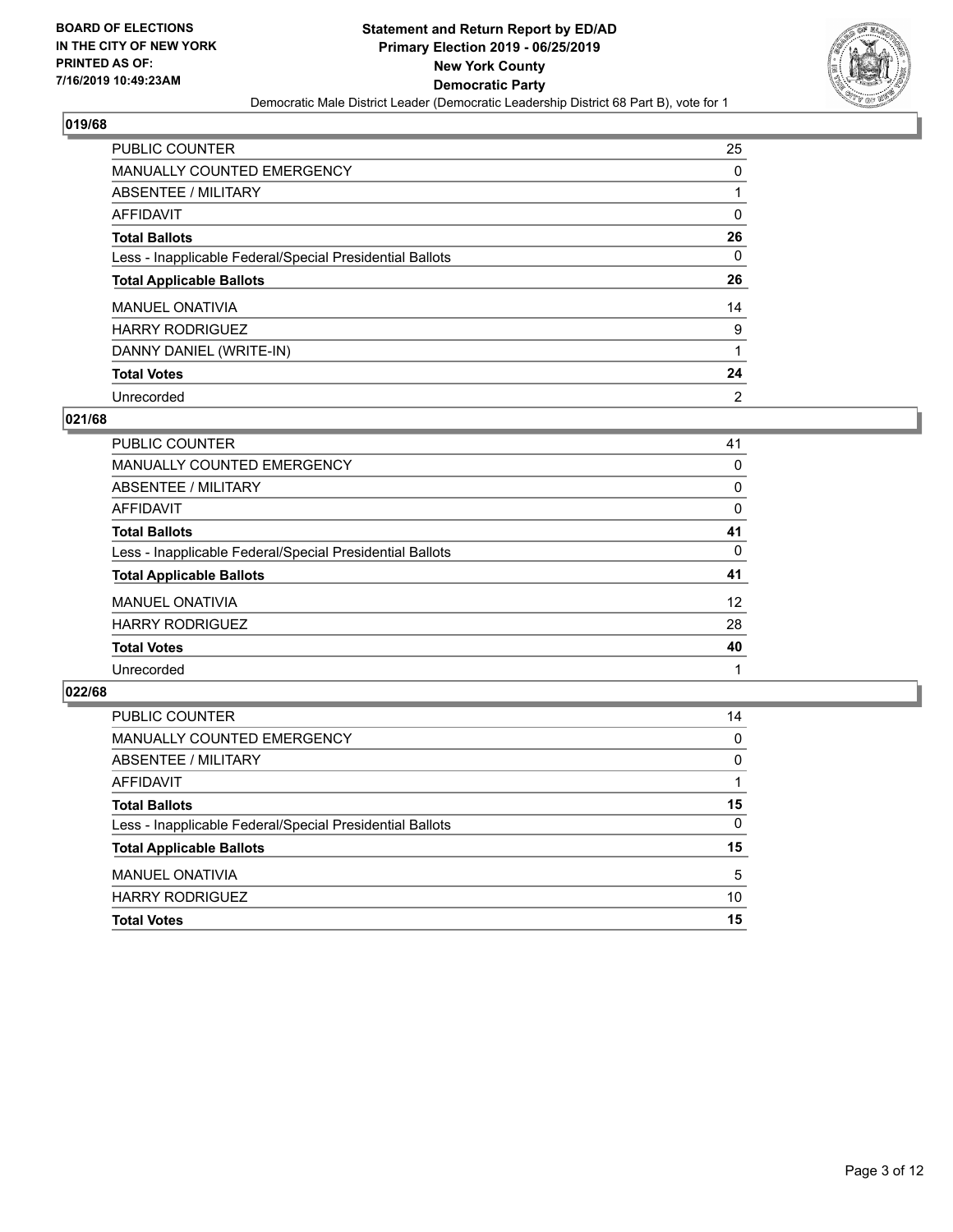

| PUBLIC COUNTER                                           | 35       |
|----------------------------------------------------------|----------|
| <b>MANUALLY COUNTED EMERGENCY</b>                        | 0        |
| <b>ABSENTEE / MILITARY</b>                               |          |
| <b>AFFIDAVIT</b>                                         | $\Omega$ |
| <b>Total Ballots</b>                                     | 36       |
| Less - Inapplicable Federal/Special Presidential Ballots | $\Omega$ |
| <b>Total Applicable Ballots</b>                          | 36       |
| <b>MANUEL ONATIVIA</b>                                   | 24       |
| <b>HARRY RODRIGUEZ</b>                                   | 11       |
| <b>Total Votes</b>                                       | 35       |
| Unrecorded                                               |          |

#### **025/68**

| <b>PUBLIC COUNTER</b>                                    | 8        |
|----------------------------------------------------------|----------|
| <b>MANUALLY COUNTED EMERGENCY</b>                        | 0        |
| ABSENTEE / MILITARY                                      | 2        |
| AFFIDAVIT                                                | $\Omega$ |
| <b>Total Ballots</b>                                     | 10       |
| Less - Inapplicable Federal/Special Presidential Ballots | 0        |
| <b>Total Applicable Ballots</b>                          | 10       |
| <b>MANUEL ONATIVIA</b>                                   | 4        |
| <b>HARRY RODRIGUEZ</b>                                   | 5        |
| <b>Total Votes</b>                                       | 9        |
| Unrecorded                                               |          |
|                                                          |          |

| PUBLIC COUNTER                                           | 17 |
|----------------------------------------------------------|----|
| <b>MANUALLY COUNTED EMERGENCY</b>                        | 0  |
| ABSENTEE / MILITARY                                      | 2  |
| AFFIDAVIT                                                | 0  |
| <b>Total Ballots</b>                                     | 19 |
| Less - Inapplicable Federal/Special Presidential Ballots | 0  |
|                                                          |    |
| <b>Total Applicable Ballots</b>                          | 19 |
| <b>MANUEL ONATIVIA</b>                                   | 9  |
| <b>HARRY RODRIGUEZ</b>                                   | 8  |
| <b>JASON CRUZ (WRITE-IN)</b>                             |    |
| <b>Total Votes</b>                                       | 18 |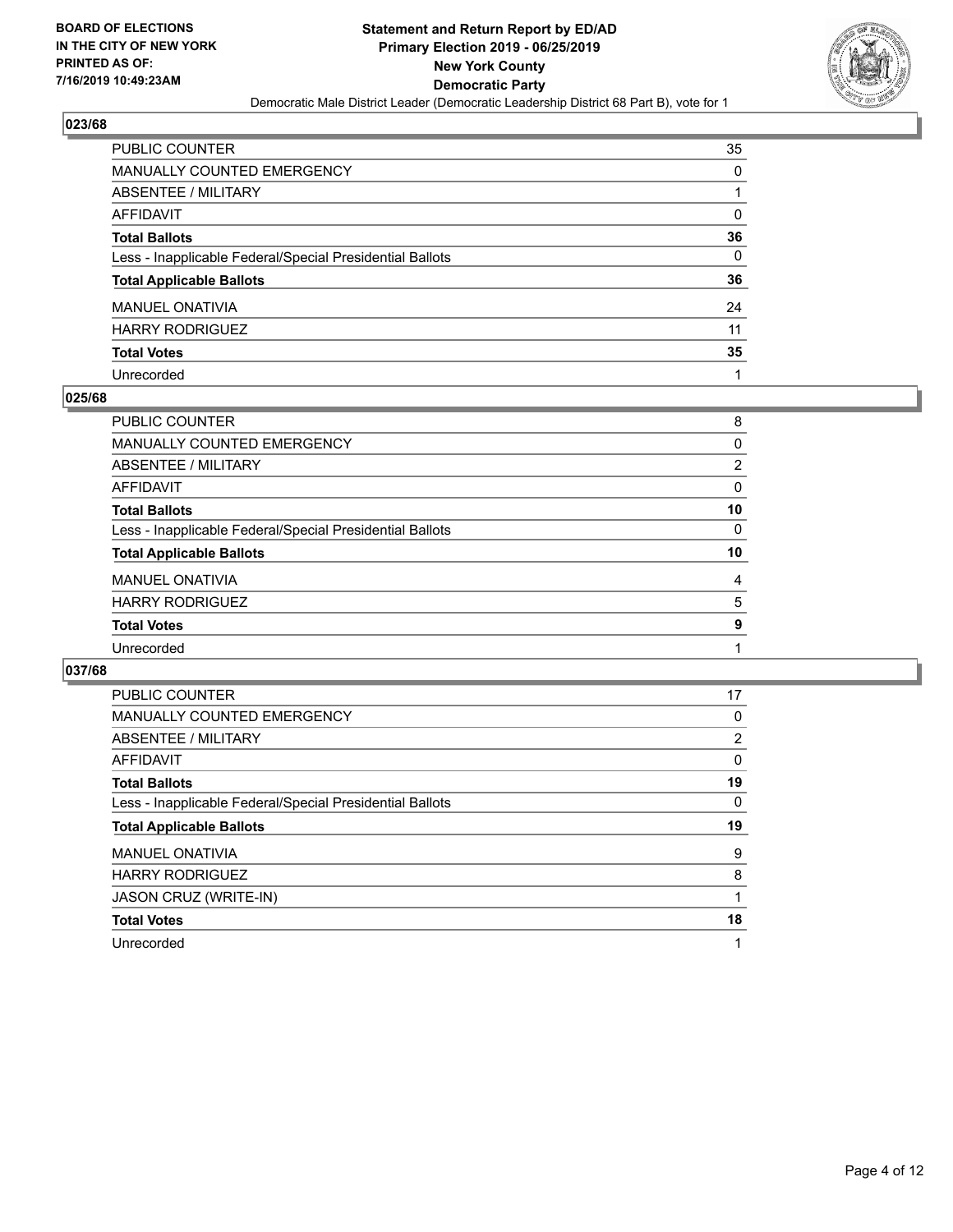

| <b>PUBLIC COUNTER</b>                                    | 13       |
|----------------------------------------------------------|----------|
| <b>MANUALLY COUNTED EMERGENCY</b>                        | 0        |
| ABSENTEE / MILITARY                                      | 0        |
| AFFIDAVIT                                                | $\Omega$ |
| <b>Total Ballots</b>                                     | 13       |
| Less - Inapplicable Federal/Special Presidential Ballots | 0        |
| <b>Total Applicable Ballots</b>                          | 13       |
| <b>MANUEL ONATIVIA</b>                                   | 5        |
| <b>HARRY RODRIGUEZ</b>                                   | 8        |
| <b>Total Votes</b>                                       | 13       |

#### **039/68**

| PUBLIC COUNTER                                           | 34       |
|----------------------------------------------------------|----------|
| MANUALLY COUNTED EMERGENCY                               | $\Omega$ |
| <b>ABSENTEE / MILITARY</b>                               | 0        |
| AFFIDAVIT                                                | 0        |
| <b>Total Ballots</b>                                     | 34       |
| Less - Inapplicable Federal/Special Presidential Ballots | $\Omega$ |
| <b>Total Applicable Ballots</b>                          | 34       |
| <b>MANUEL ONATIVIA</b>                                   | 14       |
| <b>HARRY RODRIGUEZ</b>                                   | 19       |
| <b>Total Votes</b>                                       | 33       |
| Unrecorded                                               |          |
|                                                          |          |

| <b>PUBLIC COUNTER</b>                                    | 28       |
|----------------------------------------------------------|----------|
| <b>MANUALLY COUNTED EMERGENCY</b>                        | 0        |
| ABSENTEE / MILITARY                                      | 2        |
| AFFIDAVIT                                                | $\Omega$ |
| <b>Total Ballots</b>                                     | 30       |
| Less - Inapplicable Federal/Special Presidential Ballots | $\Omega$ |
| <b>Total Applicable Ballots</b>                          | 30       |
| <b>MANUEL ONATIVIA</b>                                   | 20       |
| <b>HARRY RODRIGUEZ</b>                                   | 9        |
| <b>Total Votes</b>                                       | 29       |
| Unrecorded                                               |          |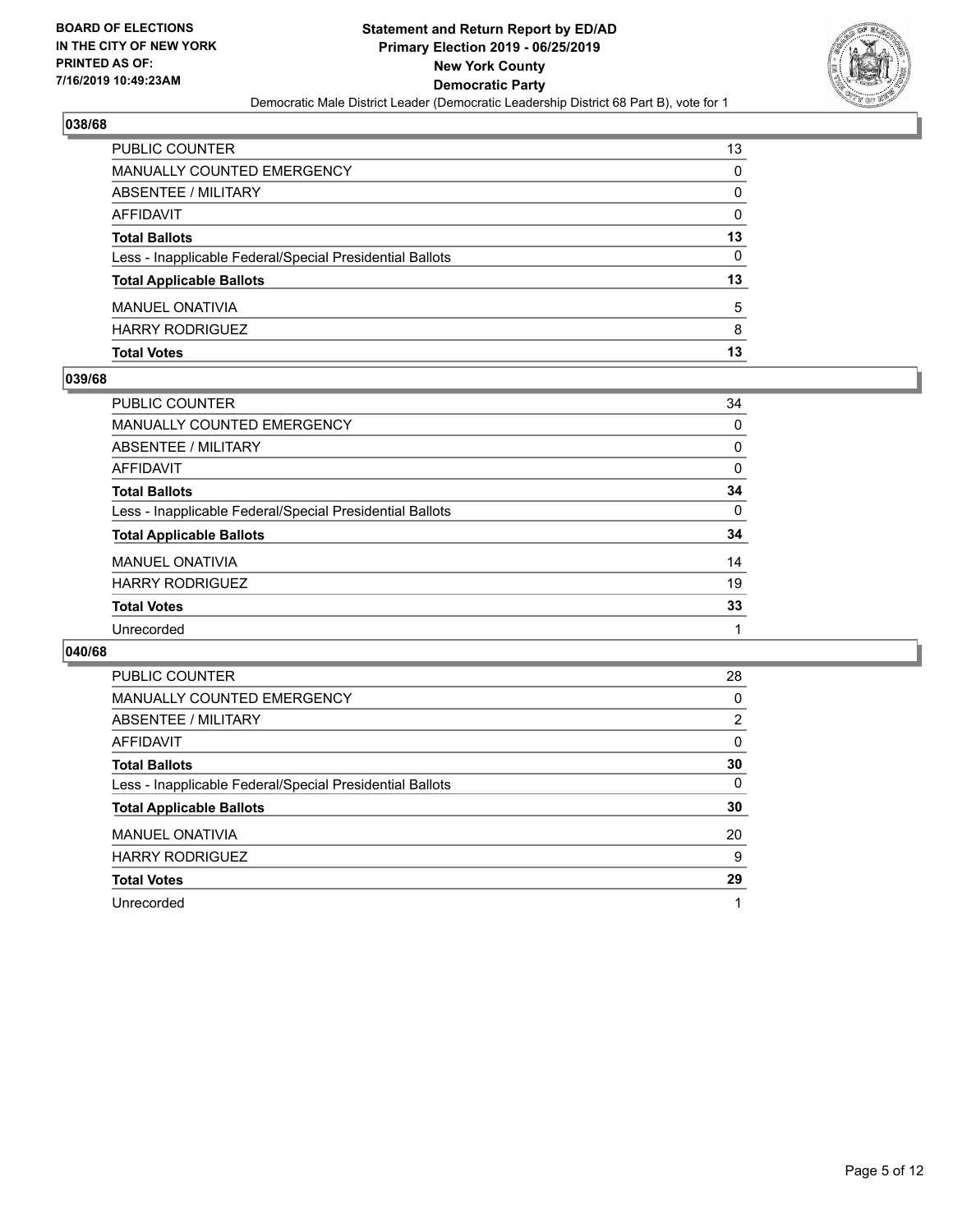

| PUBLIC COUNTER                                           | 17       |
|----------------------------------------------------------|----------|
| <b>MANUALLY COUNTED EMERGENCY</b>                        | 0        |
| ABSENTEE / MILITARY                                      |          |
| <b>AFFIDAVIT</b>                                         | 0        |
| <b>Total Ballots</b>                                     | 18       |
| Less - Inapplicable Federal/Special Presidential Ballots | $\Omega$ |
| <b>Total Applicable Ballots</b>                          | 18       |
| <b>MANUEL ONATIVIA</b>                                   | 3        |
| <b>HARRY RODRIGUEZ</b>                                   | 14       |
| <b>Total Votes</b>                                       | 17       |
| Unrecorded                                               |          |

#### **045/68**

| <b>PUBLIC COUNTER</b>                                    | 13       |
|----------------------------------------------------------|----------|
| <b>MANUALLY COUNTED EMERGENCY</b>                        | 0        |
| ABSENTEE / MILITARY                                      | 0        |
| AFFIDAVIT                                                | $\Omega$ |
| <b>Total Ballots</b>                                     | 13       |
| Less - Inapplicable Federal/Special Presidential Ballots | 0        |
| <b>Total Applicable Ballots</b>                          | 13       |
| <b>MANUEL ONATIVIA</b>                                   | 6        |
| <b>HARRY RODRIGUEZ</b>                                   | 6        |
| <b>Total Votes</b>                                       | 12       |
| Unrecorded                                               |          |
|                                                          |          |

| <b>PUBLIC COUNTER</b>                                    | 16             |
|----------------------------------------------------------|----------------|
| <b>MANUALLY COUNTED EMERGENCY</b>                        | 0              |
| ABSENTEE / MILITARY                                      | $\overline{2}$ |
| AFFIDAVIT                                                | 0              |
| <b>Total Ballots</b>                                     | 18             |
| Less - Inapplicable Federal/Special Presidential Ballots | $\Omega$       |
| <b>Total Applicable Ballots</b>                          | 18             |
| <b>MANUEL ONATIVIA</b>                                   | 4              |
| <b>HARRY RODRIGUEZ</b>                                   | 11             |
| <b>Total Votes</b>                                       | 15             |
| Unrecorded                                               | 3              |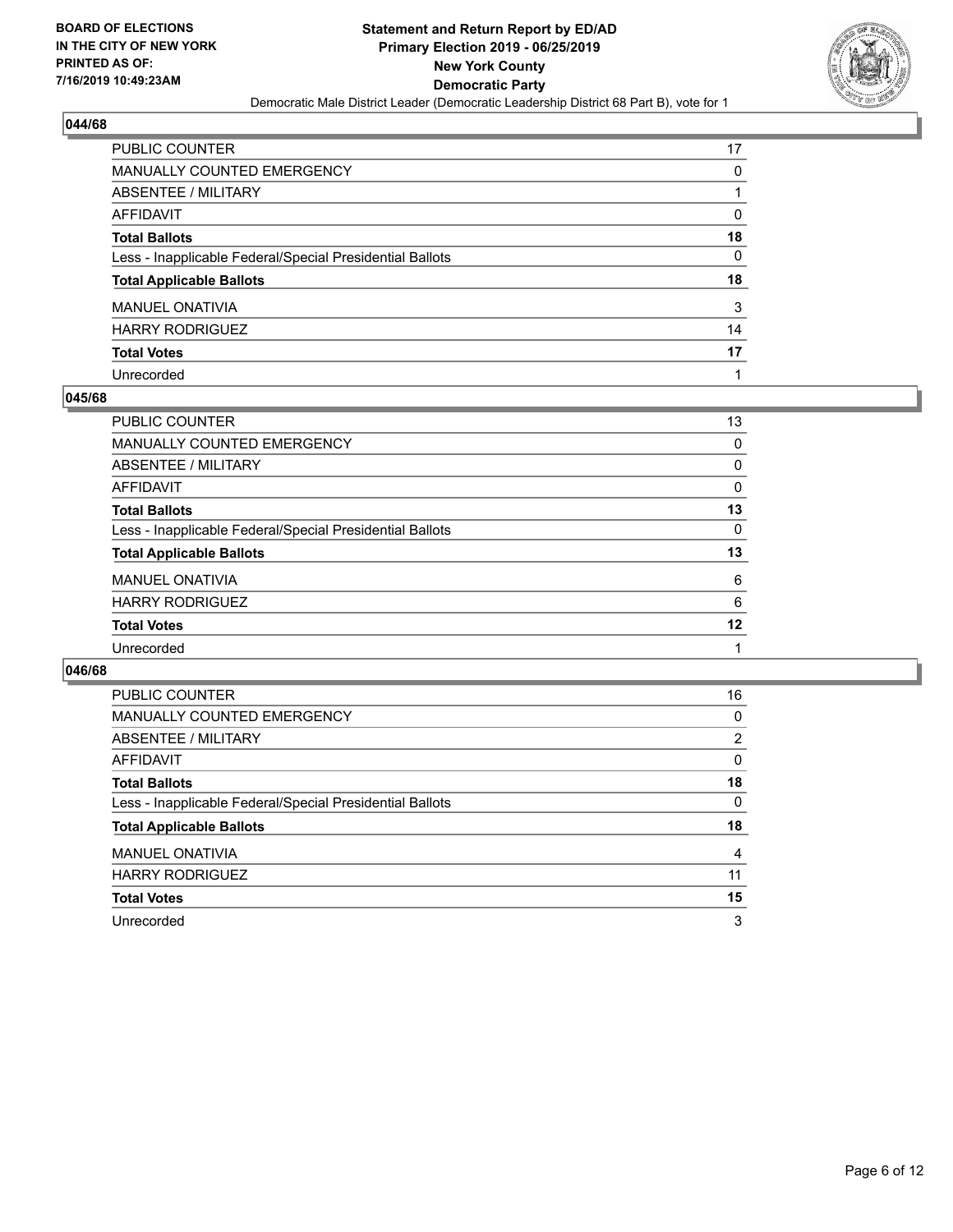

| PUBLIC COUNTER                                           | 43 |
|----------------------------------------------------------|----|
| <b>MANUALLY COUNTED EMERGENCY</b>                        | 0  |
| ABSENTEE / MILITARY                                      | 2  |
| AFFIDAVIT                                                | 4  |
| <b>Total Ballots</b>                                     | 49 |
| Less - Inapplicable Federal/Special Presidential Ballots | 0  |
| <b>Total Applicable Ballots</b>                          | 49 |
| <b>MANUEL ONATIVIA</b>                                   | 13 |
| <b>HARRY RODRIGUEZ</b>                                   | 18 |
| <b>Total Votes</b>                                       | 31 |
| Unrecorded                                               | 18 |

#### **067/68**

| 9        |
|----------|
| $\Omega$ |
| 0        |
| 0        |
| 9        |
| $\Omega$ |
| 9        |
| 3        |
| 5        |
| 8        |
|          |
|          |

| <b>Total Votes</b>                                       | 8             |
|----------------------------------------------------------|---------------|
| <b>HARRY RODRIGUEZ</b>                                   | 6             |
| <b>MANUEL ONATIVIA</b>                                   | $\mathcal{P}$ |
| <b>Total Applicable Ballots</b>                          | 8             |
| Less - Inapplicable Federal/Special Presidential Ballots | 0             |
| <b>Total Ballots</b>                                     | 8             |
| AFFIDAVIT                                                | 0             |
| ABSENTEE / MILITARY                                      | 0             |
| <b>MANUALLY COUNTED EMERGENCY</b>                        | 0             |
| PUBLIC COUNTER                                           | 8             |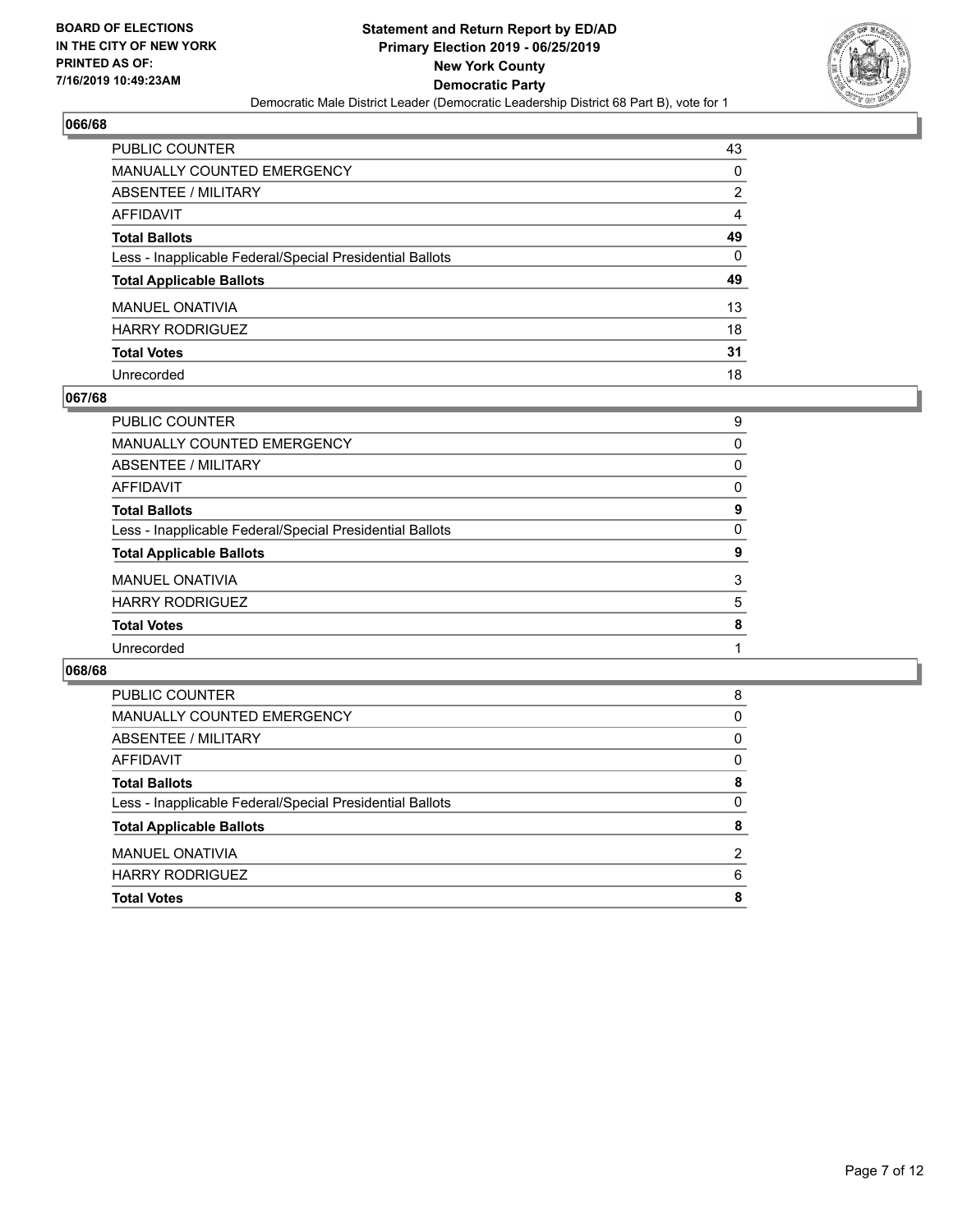

| PUBLIC COUNTER                                           | 20 |
|----------------------------------------------------------|----|
| <b>MANUALLY COUNTED EMERGENCY</b>                        | 0  |
| ABSENTEE / MILITARY                                      |    |
| AFFIDAVIT                                                | 0  |
| <b>Total Ballots</b>                                     | 21 |
| Less - Inapplicable Federal/Special Presidential Ballots | 0  |
| <b>Total Applicable Ballots</b>                          | 21 |
| <b>MANUEL ONATIVIA</b>                                   | 9  |
| <b>HARRY RODRIGUEZ</b>                                   | 9  |
| <b>Total Votes</b>                                       | 18 |
| Unrecorded                                               | 3  |

#### **072/68**

| <b>PUBLIC COUNTER</b>                                    | 13             |
|----------------------------------------------------------|----------------|
| <b>MANUALLY COUNTED EMERGENCY</b>                        | $\Omega$       |
| <b>ABSENTEE / MILITARY</b>                               | $\overline{2}$ |
| AFFIDAVIT                                                | 0              |
| <b>Total Ballots</b>                                     | 15             |
| Less - Inapplicable Federal/Special Presidential Ballots | $\Omega$       |
| <b>Total Applicable Ballots</b>                          | 15             |
| <b>MANUEL ONATIVIA</b>                                   | 5              |
| <b>HARRY RODRIGUEZ</b>                                   | 7              |
| <b>Total Votes</b>                                       | 12             |
| Unrecorded                                               | 3              |

| <b>PUBLIC COUNTER</b>                                    | 14 |
|----------------------------------------------------------|----|
| <b>MANUALLY COUNTED EMERGENCY</b>                        | 0  |
| ABSENTEE / MILITARY                                      |    |
| <b>AFFIDAVIT</b>                                         | 0  |
| <b>Total Ballots</b>                                     | 15 |
| Less - Inapplicable Federal/Special Presidential Ballots | 0  |
|                                                          |    |
| <b>Total Applicable Ballots</b>                          | 15 |
| <b>MANUEL ONATIVIA</b>                                   | 5  |
| <b>HARRY RODRIGUEZ</b>                                   | 6  |
| JOSE L. VENEGAS (WRITE-IN)                               |    |
| <b>Total Votes</b>                                       | 12 |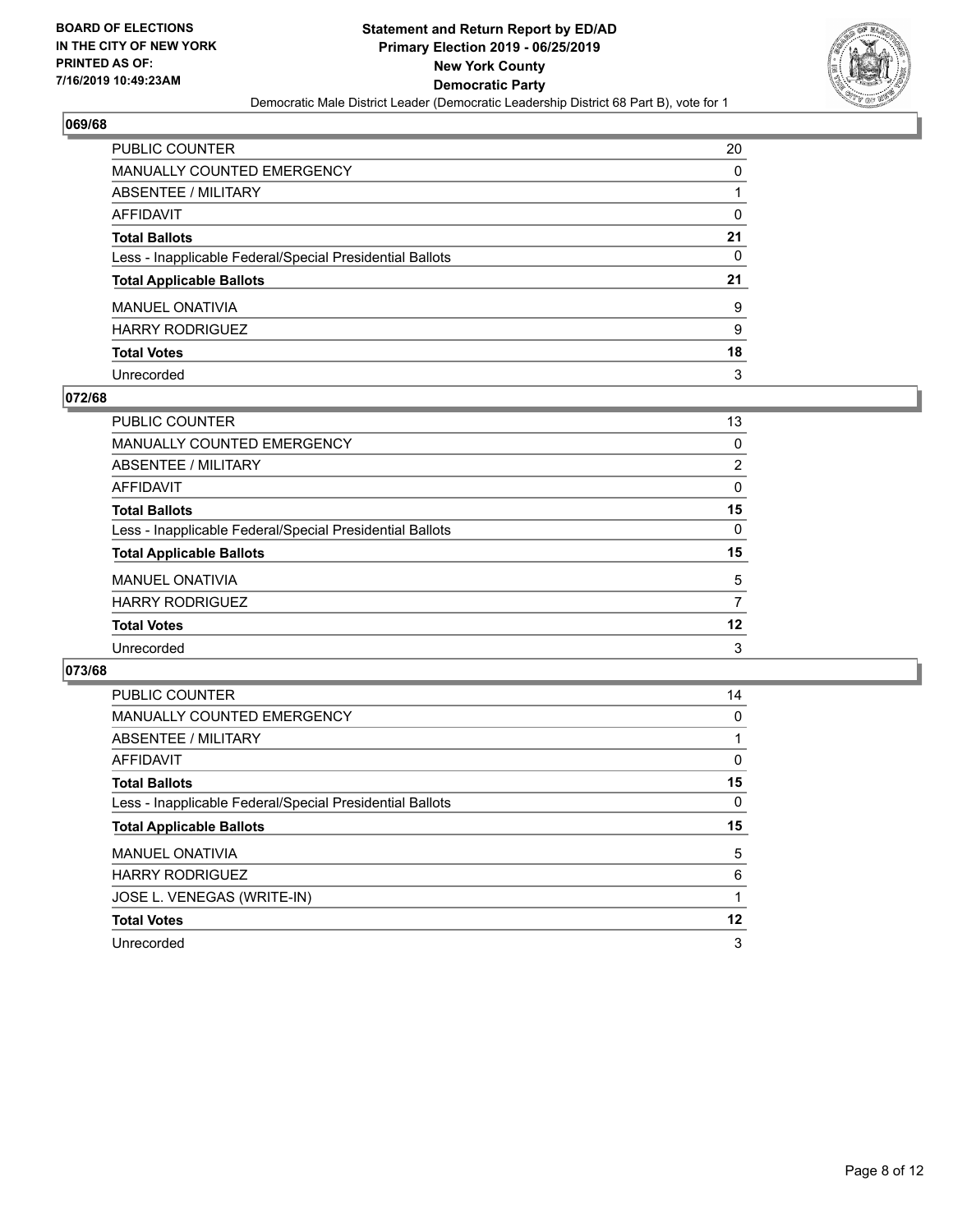

| PUBLIC COUNTER                                           | 21 |
|----------------------------------------------------------|----|
| <b>MANUALLY COUNTED EMERGENCY</b>                        | 0  |
| ABSENTEE / MILITARY                                      | 0  |
| AFFIDAVIT                                                | 0  |
| <b>Total Ballots</b>                                     | 21 |
| Less - Inapplicable Federal/Special Presidential Ballots | 0  |
| <b>Total Applicable Ballots</b>                          | 21 |
| <b>MANUEL ONATIVIA</b>                                   | 3  |
| <b>HARRY RODRIGUEZ</b>                                   | 13 |
| <b>Total Votes</b>                                       | 16 |
| Unrecorded                                               | 5  |

#### **079/68**

| PUBLIC COUNTER                                           | 15       |
|----------------------------------------------------------|----------|
| <b>MANUALLY COUNTED EMERGENCY</b>                        | $\Omega$ |
| ABSENTEE / MILITARY                                      |          |
| AFFIDAVIT                                                |          |
| <b>Total Ballots</b>                                     | 17       |
| Less - Inapplicable Federal/Special Presidential Ballots | 0        |
| <b>Total Applicable Ballots</b>                          | 17       |
| <b>MANUEL ONATIVIA</b>                                   | 5        |
| <b>HARRY RODRIGUEZ</b>                                   | 6        |
| <b>Total Votes</b>                                       | 11       |
| Unrecorded                                               | 6        |

| <b>PUBLIC COUNTER</b>                                    | 21 |
|----------------------------------------------------------|----|
| MANUALLY COUNTED EMERGENCY                               | 0  |
| ABSENTEE / MILITARY                                      |    |
| AFFIDAVIT                                                |    |
| <b>Total Ballots</b>                                     | 23 |
| Less - Inapplicable Federal/Special Presidential Ballots | 0  |
| <b>Total Applicable Ballots</b>                          | 23 |
| <b>MANUEL ONATIVIA</b>                                   | 5  |
| <b>HARRY RODRIGUEZ</b>                                   | 10 |
| <b>Total Votes</b>                                       | 15 |
| Unrecorded                                               | 8  |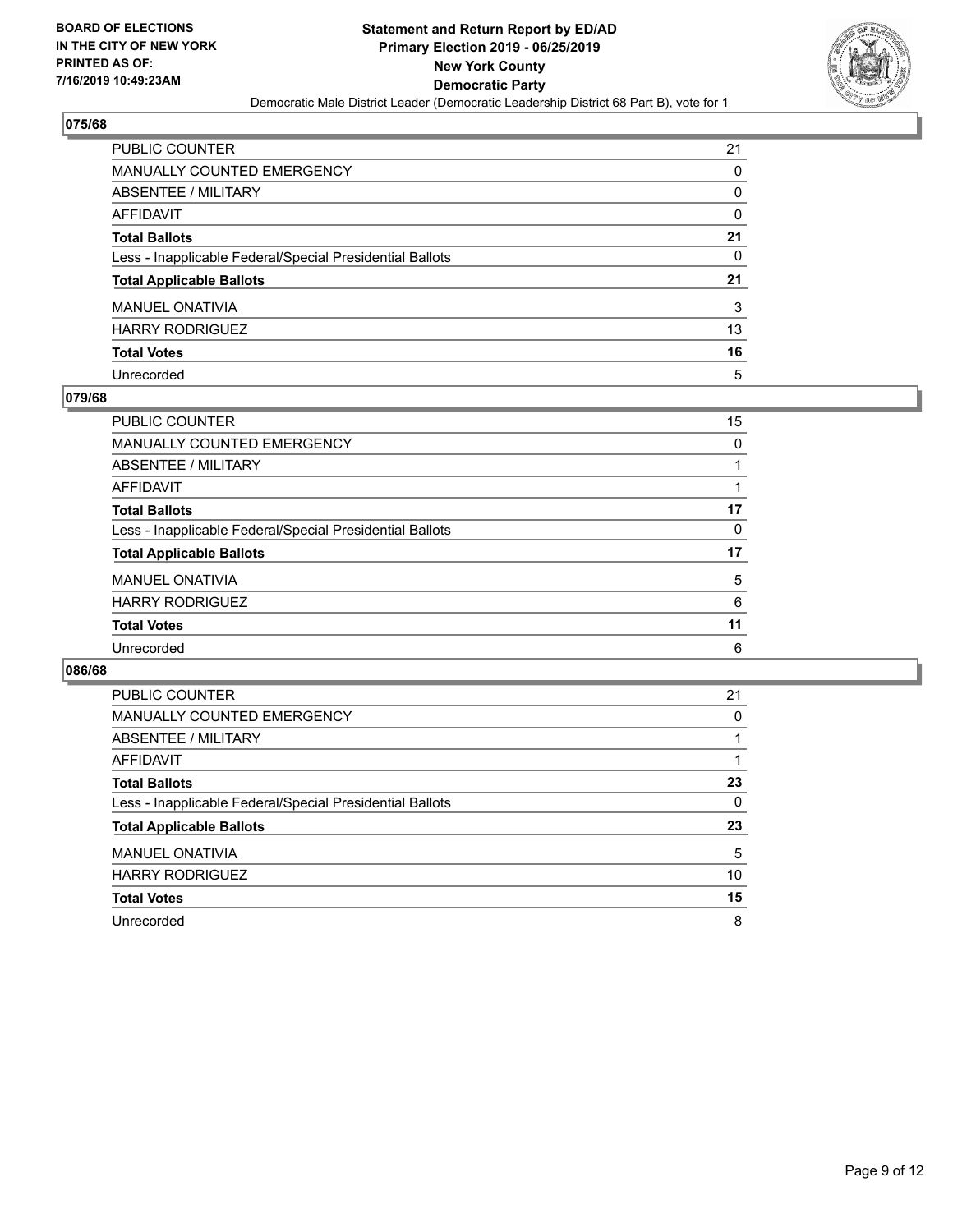

| PUBLIC COUNTER                                           | 16 |
|----------------------------------------------------------|----|
| <b>MANUALLY COUNTED EMERGENCY</b>                        | 0  |
| <b>ABSENTEE / MILITARY</b>                               | 0  |
| <b>AFFIDAVIT</b>                                         |    |
| <b>Total Ballots</b>                                     | 17 |
| Less - Inapplicable Federal/Special Presidential Ballots | 0  |
| <b>Total Applicable Ballots</b>                          | 17 |
| <b>MANUEL ONATIVIA</b>                                   | 3  |
| <b>HARRY RODRIGUEZ</b>                                   | 11 |
| <b>Total Votes</b>                                       | 14 |
| Unrecorded                                               | 3  |

#### **088/68**

| <b>PUBLIC COUNTER</b>                                    | 26       |
|----------------------------------------------------------|----------|
| <b>MANUALLY COUNTED EMERGENCY</b>                        | 0        |
| ABSENTEE / MILITARY                                      |          |
| AFFIDAVIT                                                | $\Omega$ |
| <b>Total Ballots</b>                                     | 27       |
| Less - Inapplicable Federal/Special Presidential Ballots | 0        |
| <b>Total Applicable Ballots</b>                          | 27       |
| <b>MANUEL ONATIVIA</b>                                   | 8        |
| <b>HARRY RODRIGUEZ</b>                                   | 16       |
| <b>Total Votes</b>                                       | 24       |
| Unrecorded                                               | 3        |

| <b>PUBLIC COUNTER</b>                                    | 29       |
|----------------------------------------------------------|----------|
| <b>MANUALLY COUNTED EMERGENCY</b>                        | $\Omega$ |
| <b>ABSENTEE / MILITARY</b>                               | $\Omega$ |
| AFFIDAVIT                                                | $\Omega$ |
| <b>Total Ballots</b>                                     | 29       |
| Less - Inapplicable Federal/Special Presidential Ballots | 0        |
| <b>Total Applicable Ballots</b>                          | 29       |
| <b>MANUEL ONATIVIA</b>                                   | 4        |
| <b>HARRY RODRIGUEZ</b>                                   | 16       |
| <b>Total Votes</b>                                       | 20       |
|                                                          |          |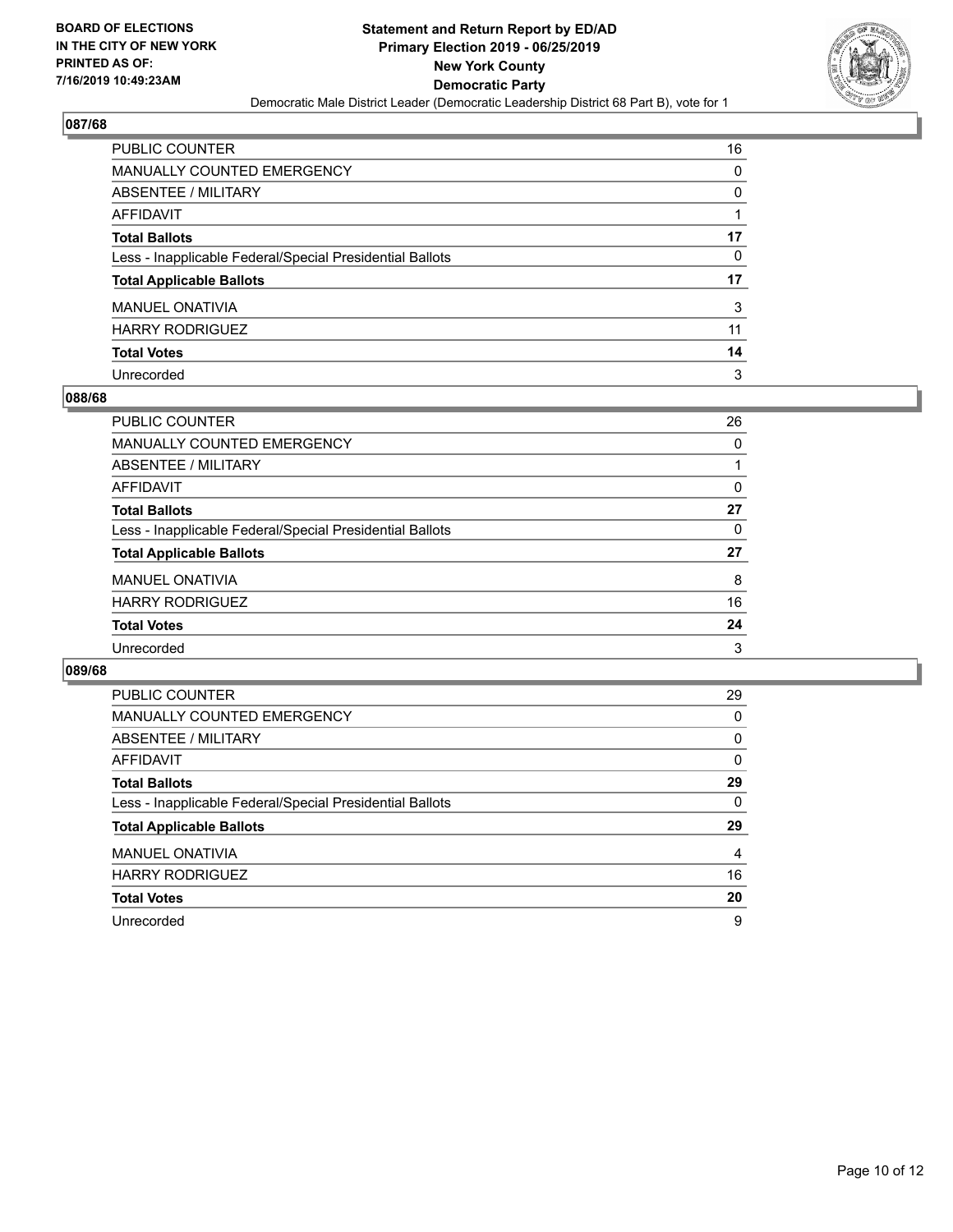

| PUBLIC COUNTER                                           | 4 |
|----------------------------------------------------------|---|
| <b>MANUALLY COUNTED EMERGENCY</b>                        | 0 |
| ABSENTEE / MILITARY                                      | 0 |
| <b>AFFIDAVIT</b>                                         | 0 |
| <b>Total Ballots</b>                                     | 4 |
| Less - Inapplicable Federal/Special Presidential Ballots | 0 |
| <b>Total Applicable Ballots</b>                          | 4 |
| <b>MANUEL ONATIVIA</b>                                   | 0 |
| <b>HARRY RODRIGUEZ</b>                                   | 3 |
| <b>Total Votes</b>                                       | 3 |
| Unrecorded                                               |   |